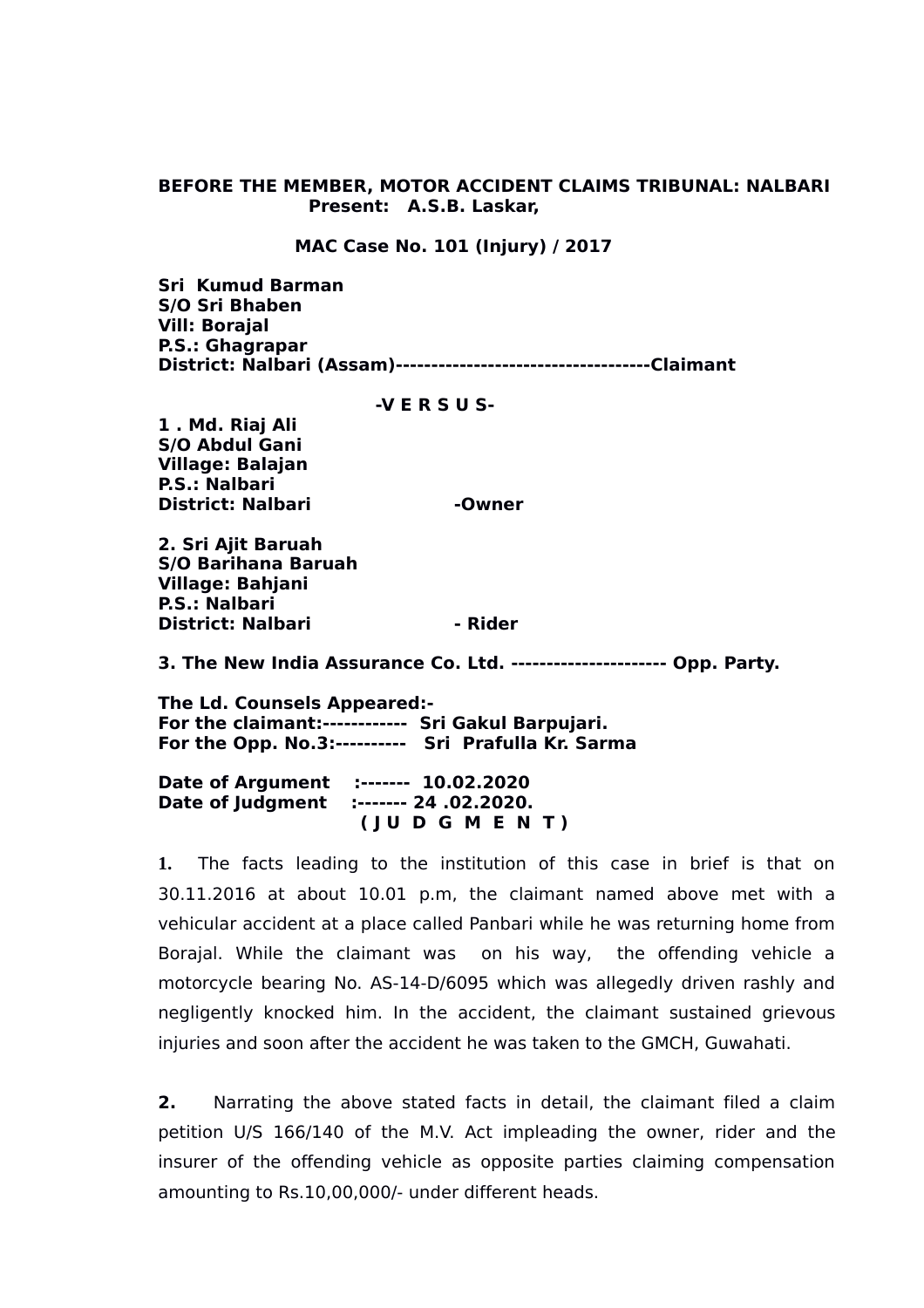**3.** On receipt of the claim petition, same was admitted and notices were issued upon the opposite parties, but none except the opposite party No.3, the New India Assurance Company Limited made its appearance and contested the case by filing written statement and adducing evidence. The Insurance Company challenged the maintainability of the case. The Insurance Company denied all the averments and allegations made by the claimant in the claim petition. The Insurance Company also prayed for strict proof of the averments made by the claimant in the claim petition.

**4.** Thereafter, going through the pleadings and hearing the parties, the following issues were framed by my ld. Predecessor-in-office:-

#### **Issues**

(i) Whether the claimant got injury on 30 .11.2016 at about 10.01 p.m, due to rash and negligent driving by the rider of the offending vehicle no. AS-14- D/6095 ?

(ii) Whether the claimant is entitled to get any compensation as prayed for, and if so, to what extent and from whom?

(iii) To what other relief or reliefs the claimant is entitled to?

## **Decision & Reasons Thereof**

**5.** In this case the claimant adduced his evidence and also exhibited some documents. The contesting opposite party also adduced the evidence of two witnesses. Let me see how far the claimant is successful in establishing his claim.

### **Issue No.1:**

 **6**. It is already stated that in his claim petition the claimant alleged that the accident occurred due to rash and negligent driving by the rider of the offending vehicle and it appears that during his evidence also the claimant reiterated the same. During his evidence the claimant narrated that on 30.11.2016 he was knocked by the offending vehicle while he was returning home. He also narrated that the offending vehicle was driven rashly and negligently. He further narrated about his injuries and his medical treatment in the GMCH, Guwahati. He added that his monthly income is Rs.10,000/- and he had to suffer loss in business due to the accident. The claimant exhibited the Accident Information Report in Form 54, the Extract of G.D and medical documents. During his cross-examination, the claimant admitted that he had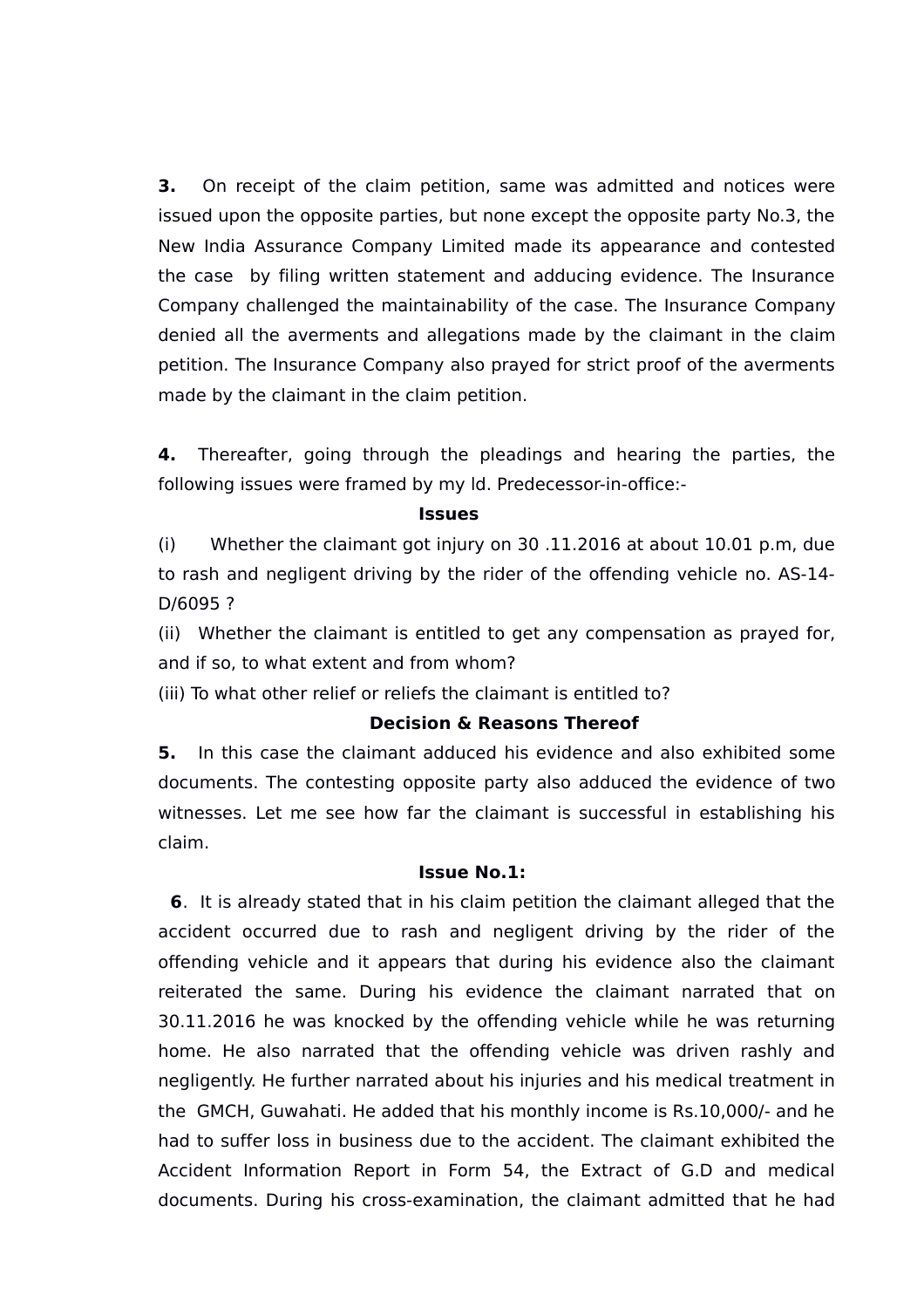good relation with the opposite parties. He admitted that he has not exhibited any document relating to his occupation. He denied the suggestion that he did not sustain any injury in any road traffic accident.

**7.** In his evidence, Sri Mrinal Malla Patowary, the O/C, Ghagrapar Police Station who deposed for the Insurance Company narrated that the G.D. No,646 dated 30.11.2016 does not reveal the number of the vehicle. But, an entry was made on that day about the road traffic accident. He also exhibited the extract of G.D. which has been marked as Ext.A.

**8.** In his evidence, Sri Rantu Patowary, the DW-2, a panel Investigator for the Company narrated that he was entrusted by the Company to inquire about the entry in the G.D of the Ghagrapar Police Station. He also narrated that he had filed an application before the S.P., Nalbari regarding the G.D Entry No. 646 dated 30.11.2016 and he was furnished with the extract of the G.D. certified by the O/C, Ghagrapar Police Station**.** He also narrated that the extract of the G.D. does not reveal the No. of the offending vehicle. He also exhibited the extract of the G.D. which has been marked as Ext.C and the report prepared by him which has been marked as Exht.B.

**9.** I have very carefully perused the case record and heard the ld. counsels representing both sides. The ld. Counsel for the claimant argued that the rash and negligent driving by the rider of the offending vehicle has been established and he also tried to draw attention of this Tribunal towards the documents exhibited by the claimant. But opposing his submission, the ld. Counsel for the Company argued that no accident as claimed by the claimant had occurred and the claimant also did not sustain any injury. The ld. Counsel high lighted the evidence of the DWs.

**10.** I have very carefully considered the submission advanced by the Id. Counsels and it appears that as in his claim petition during his evidence also the claimant narrated the occurrence in detail and he also stated about the rash and negligent driving by the rider of the offending vehicle. It appears that the opposite party tried to establish that no accident as alleged had taken place. The opposite party also exhibited the extract of the G.D. no. 646 dated 30.11.2016. The ld. Counsel for the opposite party argued that in the G.D. no.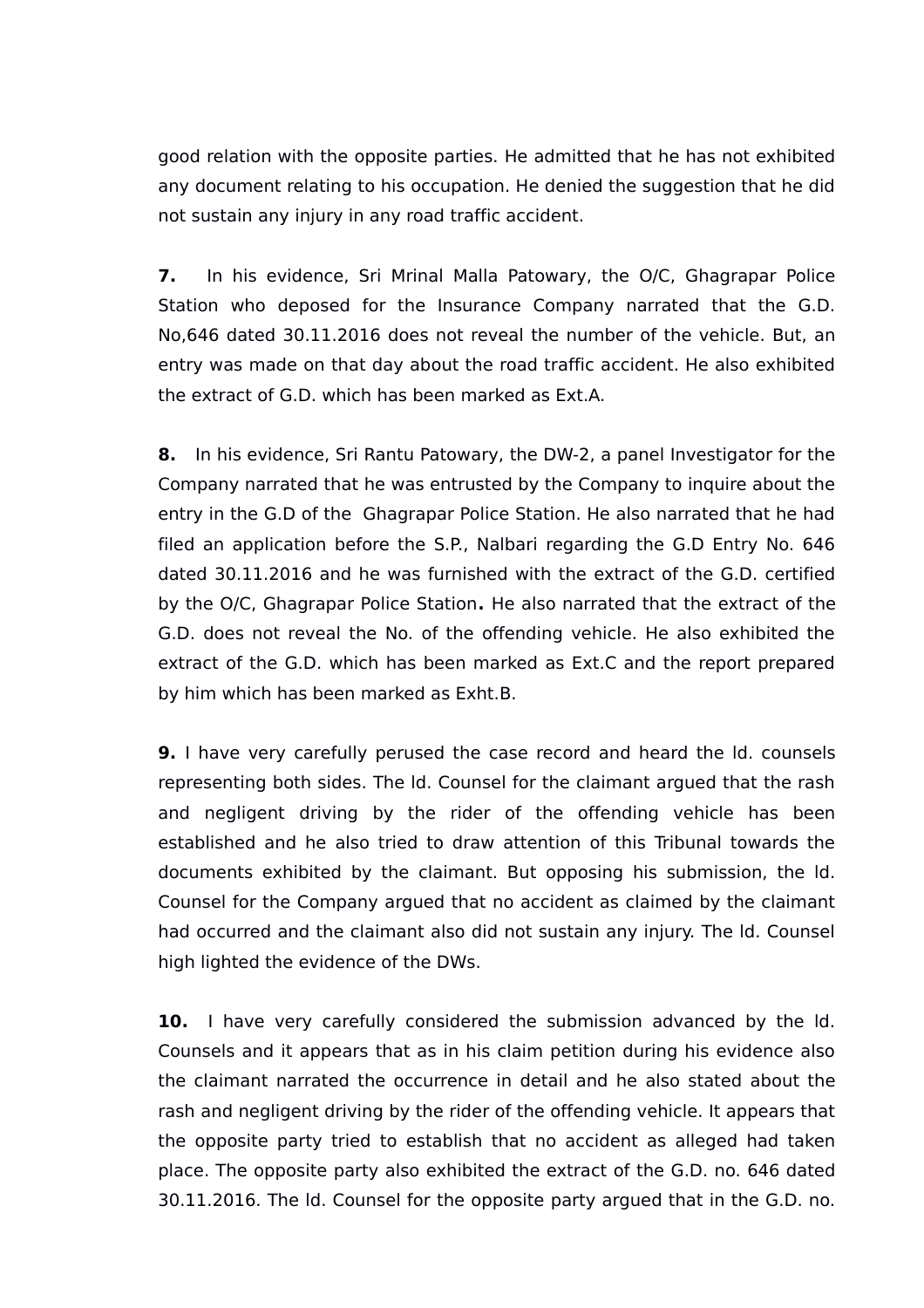646 dated 30.11.2016, the number of the vehicle has not been mentioned. I have very carefully perused the Ext. A and it appears that in G.D. 649 dated 01.12.2016, the police had mentioned the number of the motorcycle. Apart from that the Ext.B the report of the D.W.2 a panel investigator also reveals that an accident had occurred on 30.11.2016 involving the offending vehicle. As such, there remains no doubt about the accident. But the question is whether the accident had occurred due to rash or negligent driving by the rider of the offending vehicle. It appears that during his cross-examination also the claimant reiterated the date of the accident and he specifically stated that at the time of the accident, he was returning home. Thus, it appears that the opposite party failed to rebut the evidence of the claimant regarding the rash and negligent driving by the rider of the offending vehicle. The opposite party the owner and rider also abstained from adducing rebuttal evidence regarding rash and negligent driving. In my view, if the rider drove the offending vehicle carefully, the accident and the injury of the claimant could have been averted. The Accident Information Report in Form 54, the Ext. 1 also reveals the involvement of the offending vehicle and the parties in the accident. From all these, it appears that the accident occurred due to rash and negligent driving by the rider of the offending vehicle. Hence, this issue is decided accordingly in favour of the claimant.

### **Issue Nos. 2 & 3**

11. While deciding earlier Issue, it is already seen that the accident occurred due to rash and negligent driving by the rider of the offending vehicle. Now, the question is whether the claimant is entitled to the amount claimed by him as compensation. During his evidence the claimant narrated about the injuries and the medical treatment he received after the accident. To prove the expenditure the claimant also exhibited the relevant cash memos and vouchers. But it appears from the cash memos that the claimant was prescribed with Alkeran which is an anti-cancer ("antineoplastic" or "cytotoxic") chemotherapy drug, Somatosan, Adryamycin Etc. As such I do not get inspiration to accept all the cash memos and vouchers submitted by the claimant. Hence from the accepted cash memos and vouchers it appears that an amount of **Rs.930**/- was spent by the claimant during his treatment and there is no doubt that he is entitled to the amount spent for the treatment. Apart from that, the claimant is also entitled to be compensated for the pain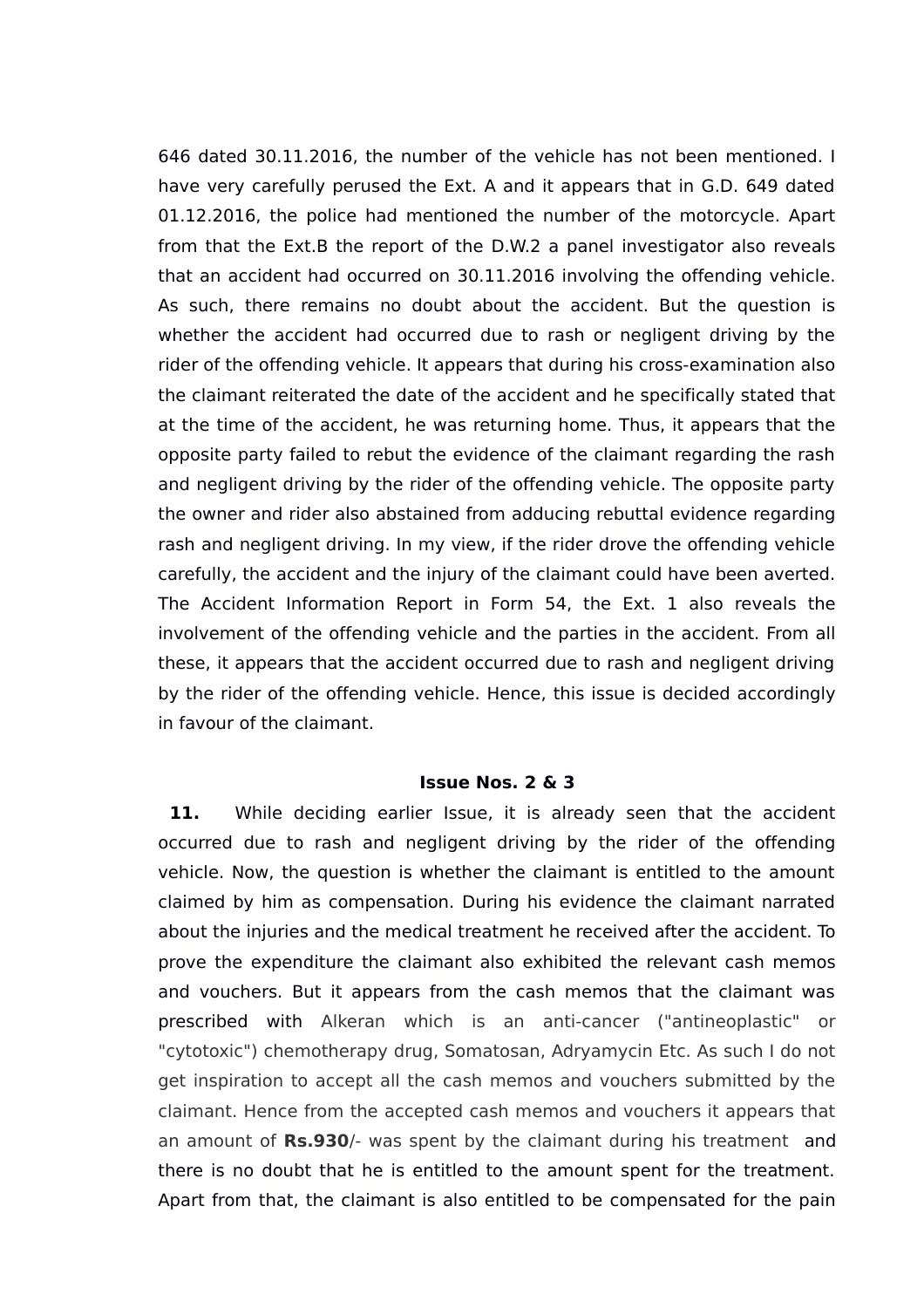and suffering undergone by him due to the injuries he had sustained in the accident. It appears from the Exht.2 that the claimant was diagnosed with head injury with type III compound fracture of shaft of (R) Fibula. Considering the injuries and the sufferings of the claimant, I hold that an amount of **Rs.20,000**/- will be sufficient for the pain and sufferings undergone by him due to the accident. Apart from the above, the claimant is also awarded **Rs.10,000/-** for the loss of amenities in life. The claimant is also awarded **Rs.5000**/- for special diet and **Rs.10,000**/- for conveyance, attendant and for miscellaneous expenses during his treatment.

**12.** Now, the question is who is to pay the amount of compensation. It appears from the Exht.1, the Accident Information Report that the rider of the offending vehicle had a valid driving license at the time of the accident and the vehicle was insured with the New India Assurance Company Limited vide policy No. 5309023115010000-6803 which was valid till 08.12.2016. As such, I hold that the opposite party no. 3, the New India Assurance Company Limited is liable to pay the compensation.

## **O R D E R**

**13.** Considering every facts and circumstances, it is hereby ordered that the opposite party No.3, the New India Assurance Company Limited shall make the payment of **Rs. 9,30+20,000+10,000+5,000+10,000=Rs.45,930/ rounded to Rs.45,900/- (Rs. Fory five Thousand and nine hundred only)** in favour of the claimant within 60 days from today with interest @ 6% per annum from the date of filing of the claim petition on 08.05.2017.

Let a copy of the judgment be furnished to all the concerned parties within 15 (fifteen) days from today as per Provisions of Section 168(2) of the M.V. Act. This MAC Case is disposed of on contest.

**Given under my hand and seal of this Tribunal at Nalbari on this the 24th Day of February,2020. Dictated & corrected by me.** 

**M.A.C.T. Nalbari M.A.C.T. Nalbari** 

**Presiding Officer /Member Presiding Officer/ Member**